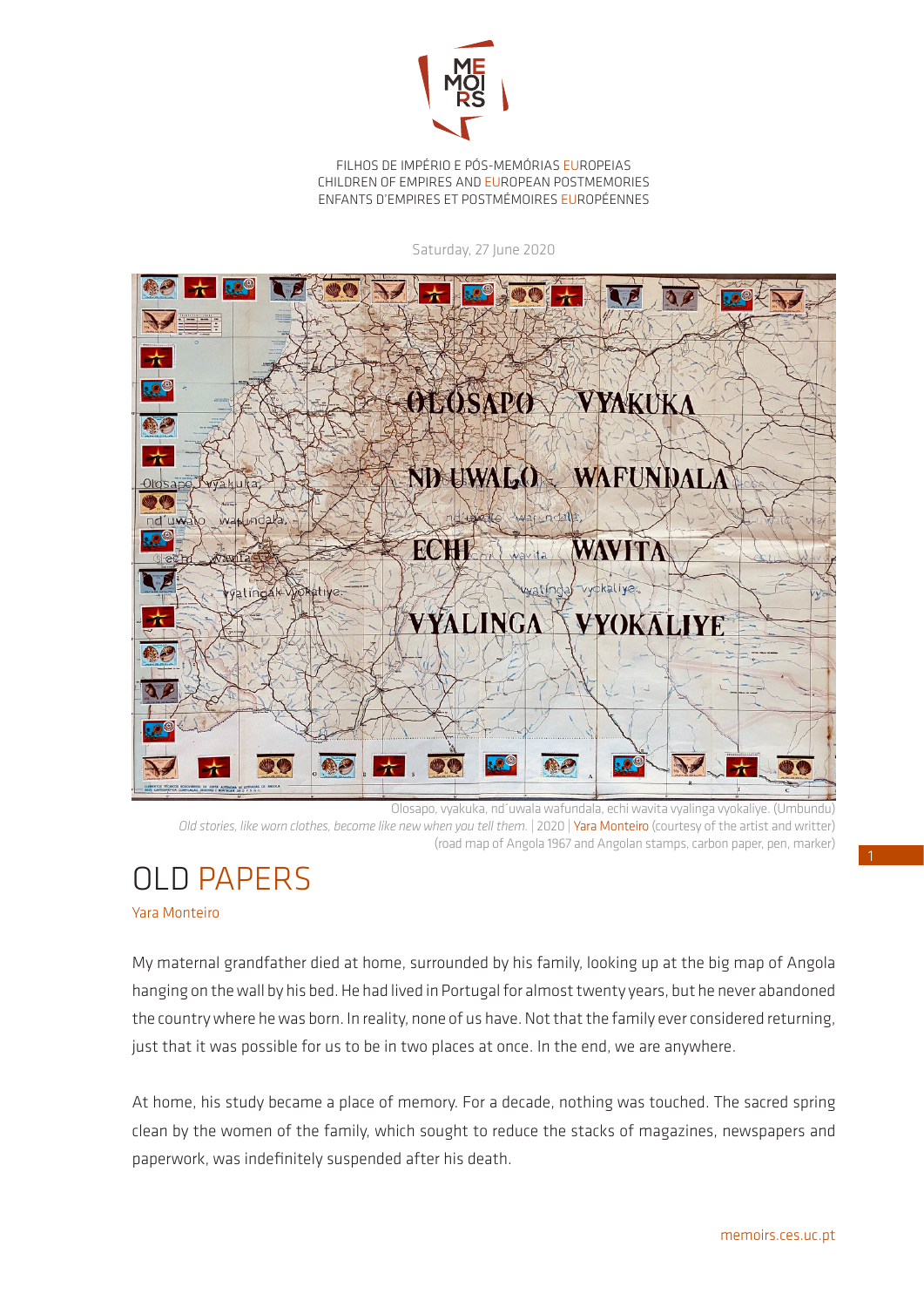

*Before*, there was much discussion about how obstinately he kept hold of "old papers": statements, news clippings, records, notes, photographs - paperwork from times in Gamba, Angola. No-one understood him. His attitude was immediately put down to a kind of mania derived from the trauma of the war, in which he lost everything. That was what made him live like this. "Let's keep it," he'd say. "It might be handy."

Part of my childhood was spent playing in that office. I would put a pillow on the chair, sit down and spend hours fiddling with his papers, tapping away on the typewriter, exploring the books, files, and stacks of magazines. Whenever he left the study, he carried the distinctive smell of the room on his skin and in his hair: musk, tobacco, coffee and "old papers". As I write these words, it comes back to me, effortlessly.

*After*, when time began to ease the mourning, the office started to be dismantled. It turned out that my grandfather had put together an archive of correspondence, official documents, news and magazine clippings, newspapers with historical relevance, his own writings, inventories, receipts, envelopes and commemorative stamps. Within it, it was possible to map the colonial history of Angola and Portugal, the liberation struggles, civil war and attempts at peace. The "old papers" told the story of our migration to Portugal, our difficulties surviving and adaptating to such a different life, and countless records of our own internal conflicts. We also found the diplomatic pouch, but that is another story.

I write this because the "old papers" represent, for me, an archaeological heritage of life paths, memories and national events. For various reasons, I have become the guardian of these material memories. They invade my own study with their scent of the past. There are silences, gaps and unknowns. I often ask myself: what will be filed, and what left out? What story did you decide to save so that you would not be condemned to oblivion? I do not see the archive as an end in itself, it is a threshold to exploring the testimony that my grandfather wanted to leave to us.

To search through the archive of "old papers" is to enter the kingdom of Hades, to be part of that invisible land of souls and spectres where my own ancestors, and others I do not know, allow me to appropriate their stories, faces, gestures, affections and rivalries. They refuse to leave without their stories being told. I am always moved, and always surprised. The "old papers" prove – or disprove – the family memories that I've heard over and over again.